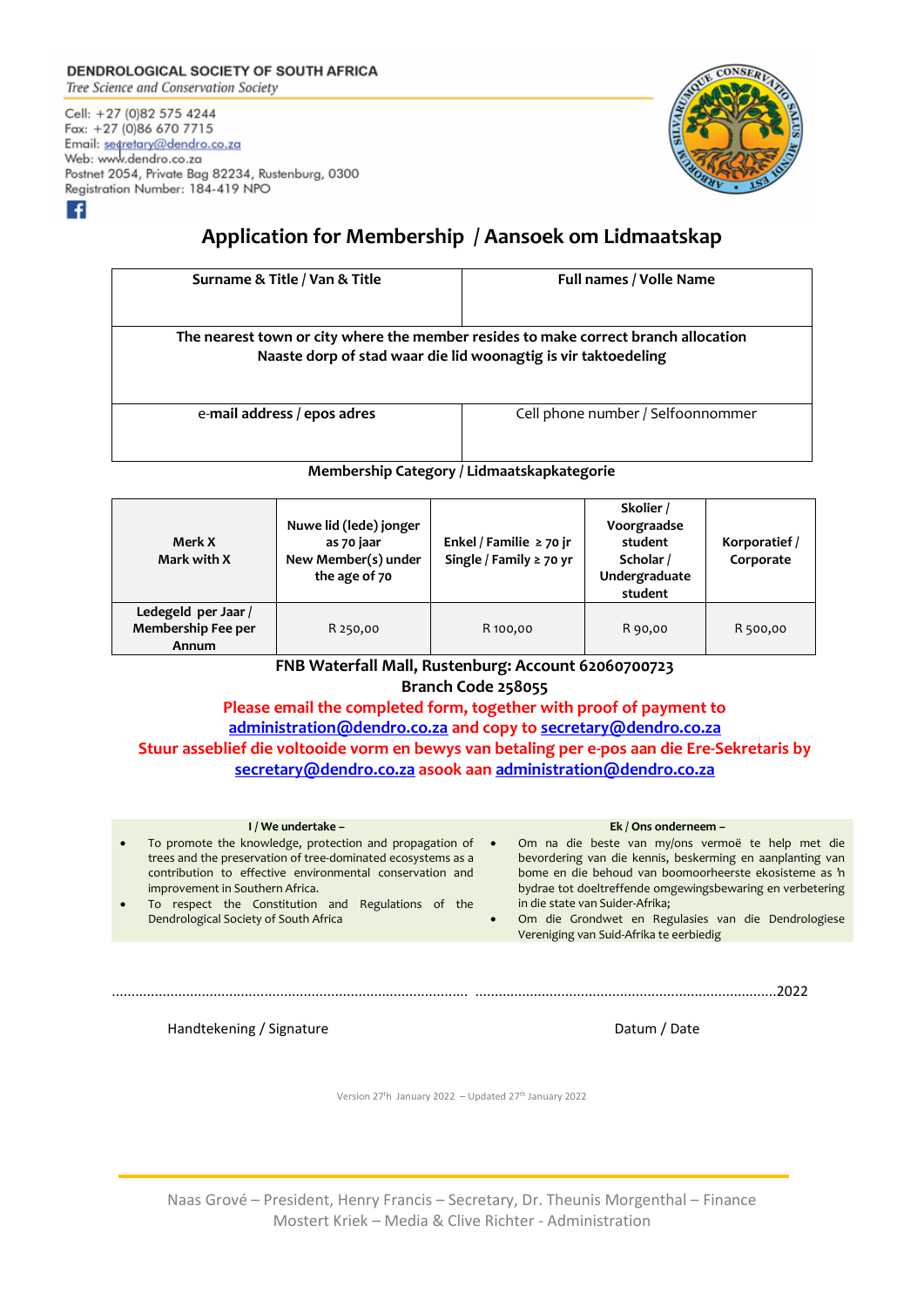### **DENDROLOGICAL SOCIETY OF SOUTH AFRICA**

Tree Science and Conservation Society

Cell: +27 (0)82 575 4244 Fax: +27 (0)86 670 7715 Email: segretary@dendro.co.za Web: www.dendro.co.za Postnet 2054, Private Bag 82234, Rustenburg, 0300 Registration Number: 184-419 NPO



H

The Society noted the content of the PROTECTION OF PERSONAL INFORMATION ACT, 2013 (ACT NO. 4 OF 2013) POPIA, and undertakes to comply with the regulations of the Act. As a result, the Society requires the following minimum information from existing and new members:

- the respective branch management needs a mobile phone number to invite the member to join a WhatsApp group to communicate information regarding excursions that are arranged and other relevant information about branch activities
- the Society's Administration as well as the branch management need an e-mail address to communicate with members on membership, membership fees and other relevant membership affairs.
- the nearest town or city where the member resides to make correct branch allocations
- The Society does not require a member's postal address, residential address, bank details, identity numbers and marital / relationship status
- All personal information, as defined in Section 1 of the Personal Information Protection Act, Act 4 of 2013 ('POPIA'); received, collected, used, distributed, destroyed and / or processed; of any member, organization, provider, third party, service provider and / or data subject, will be processed in accordance with the terms of POPIA, and specifically in terms of the 8 conditions for the lawful processing of personal information.
- The Society refrains from disclosing, copying, distributing and / or using any member's information in any way and  $/$  or form that is contrary to the conditions as defined in the Personal Information Protection Act 4 of 2013 ('POPIA')

To comply with the regulations and to align the administration of membership with the law, the application for membership form and membership fees for all new and existing members from 1 March 2022 has been adjusted as follows:

- All new and existing members under the age of 70 years R 250 / annum
- All new and existing members above the age of 70 years R 100 / annum
- All existing members who reach the age of 70yrs > may apply in writing for a reduction in membership fees as stated above
- All scholars and undergraduate students R 90 / annum
- Corporate membership R 500 / annum